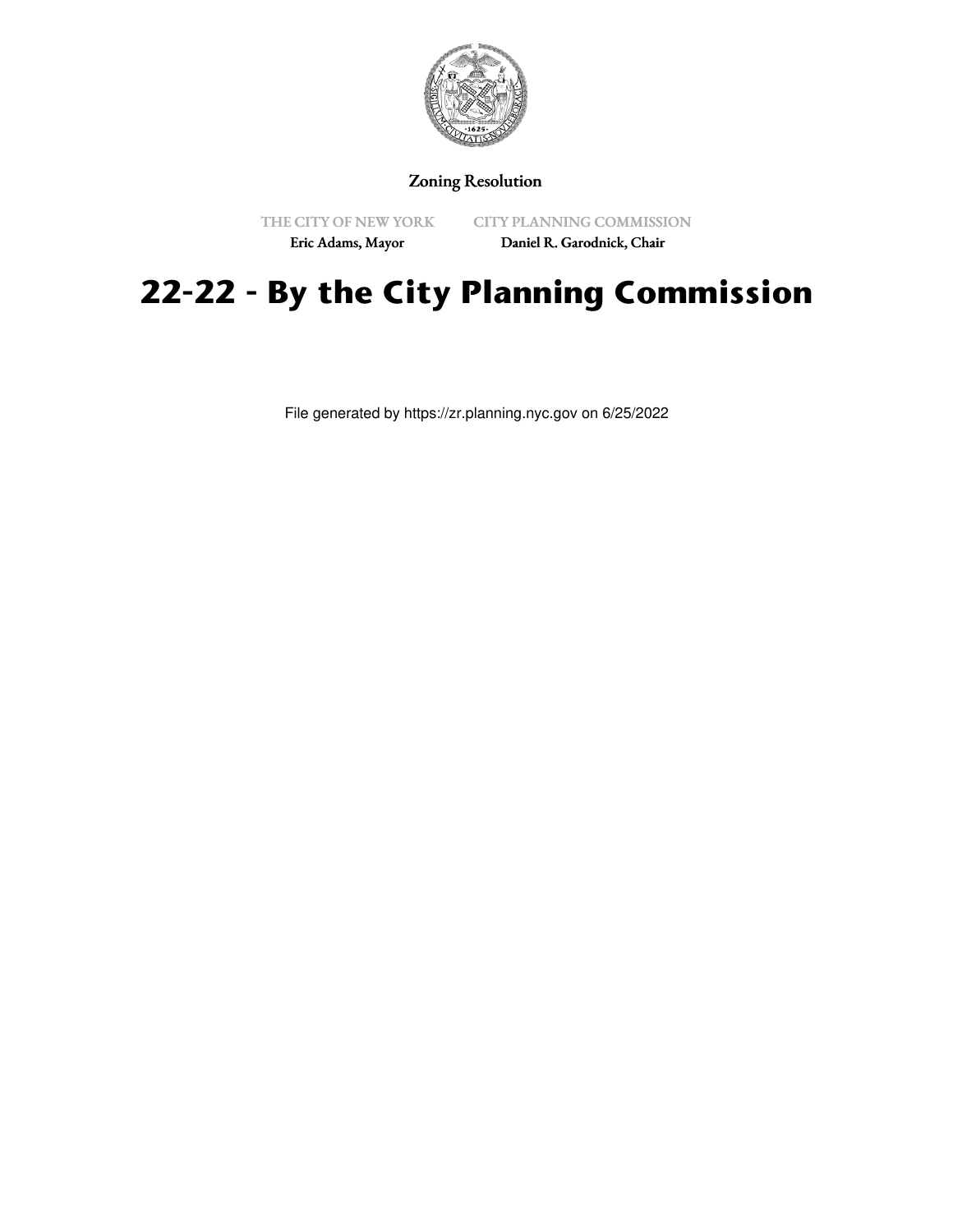#### ■

LAST AMENDED 5/12/2021

In the districts indicated, the following #uses# are permitted by special permit of the City Planning Commission, in accordance with standards set forth in Article VII, Chapter 4, or as otherwise indicated in this Section.

R3 R4 R5 R6 R7 R8 R9 R10

Docks for ferries or water taxis as listed in Use Group 6 pursuant to Section 62-833 (Docks for ferries or water taxis in Residence Districts), except in R6 through R10 Districts in Community District 1 in the Borough of Brooklyn

R1 R2 R3 R4 R5 R6 R7 R8 R9 R10

Fire stations [PRC-C]

R1 R2 R3 R4 R5 R6 R7 R8 R9 R10

#Long-term care facilities#

#Long-term care facilities# in R1 and R2 Districts

#Long-term care facilities# in Community District 11 in the Borough of the Bronx, Community District 8 in the Borough of Manhattan, and Community District 1 in the Borough of Staten Island, #developments# of nursing homes, as defined in the New York State Public Health Law, or #enlargements# of existing nursing homes that increase the existing #floor area# by 15,000 square feet or more

However, such special permit may not be applied to #developments# or #enlargements# that are subject to the restrictions set forth in Section 22-16 (Special Regulations for Nursing Homes)

R1 R2 R3 R4 R5 R6 R7 R8 R9 R10

Non-commercial clubs with outdoor swimming pools less than 500 feet from any #lot line#

R1 R2 R3 R4 R5 R6 R7 R8 R9 R10

Non-commercial outdoor swimming pool clubs

R1 R2 R3 R4 R5 R6 R7 R8 R9 R10

#Non-profit hospital staff dwellings# located not more than 1,500 feet from the non-profit or voluntary hospital

R1 R2 R3 R4 R5 R6 R7 R8 R9 R10

Police stations [PRC-C]